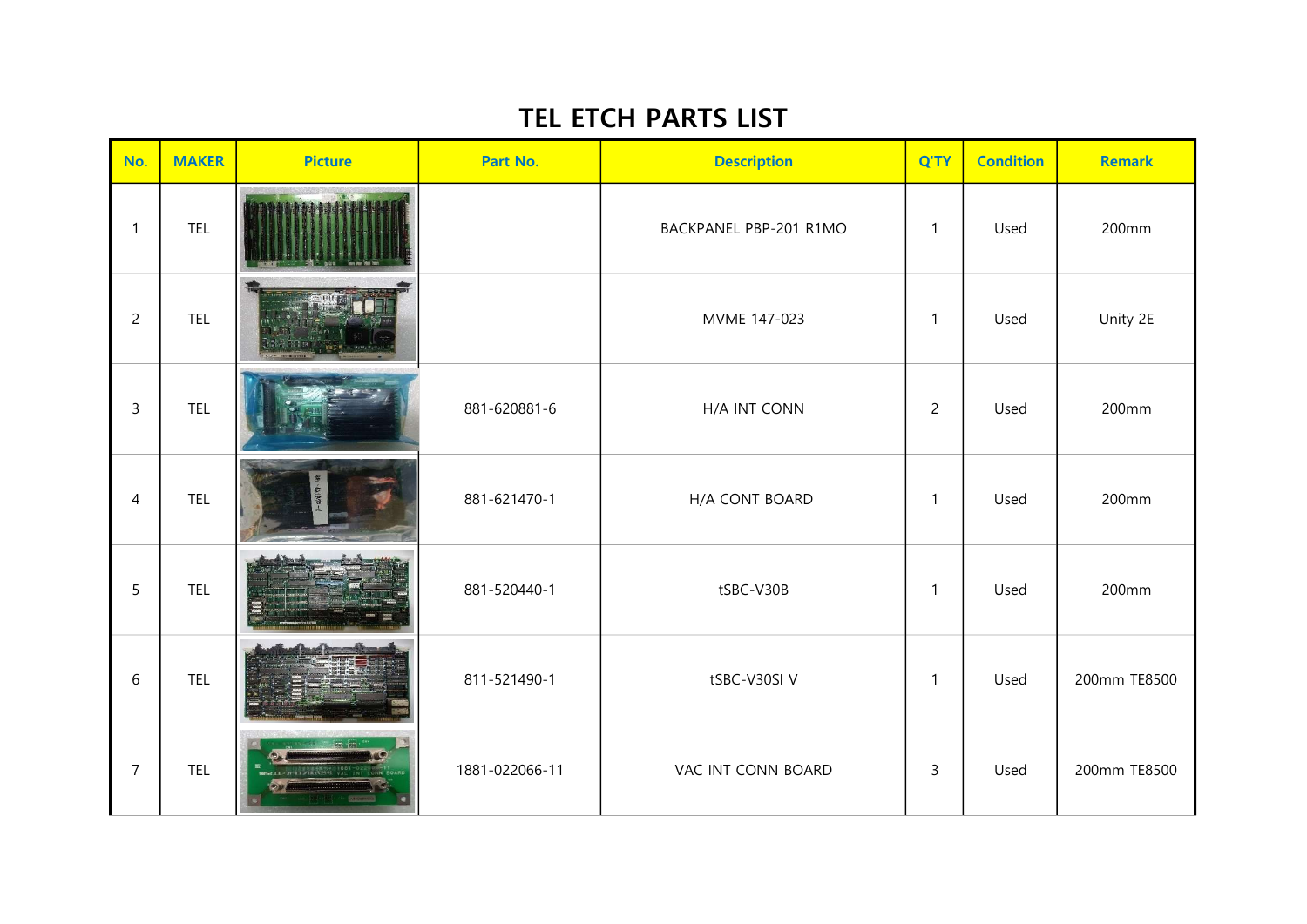| No.     | <b>MAKER</b> | <b>Picture</b> | Part No.       | <b>Description</b>        | Q'TY           | <b>Condition</b> | <b>Remark</b> |
|---------|--------------|----------------|----------------|---------------------------|----------------|------------------|---------------|
| $\,8\,$ | <b>TEL</b>   |                | 1881-022019-14 | REPEATER BOARD            | $\mathbf{1}$   | Used             | 200mm TE8500  |
| $9\,$   | <b>TEL</b>   |                | 808-620890-1   | H/A ROT-EXT INTCONN       | $\overline{2}$ | Used             | 200mm TE8500  |
| 10      | <b>TEL</b>   |                |                | N16B-5801-0102            | $\mathbf{1}$   | Used             | 200mm TE8500  |
| 11      | <b>TEL</b>   |                |                | PSC 6118, DC Power DRIVER | $\mathbf{1}$   | Used             |               |
| 12      | <b>TEL</b>   |                | 881-621600-C   | CHILLER I/F BOARD         | $\mathbf{1}$   | Used             | 200mm TE8500  |
| 13      | <b>TEL</b>   |                | 881-621600-1   | CHILLER I/F BOARD         | $\mathbf{1}$   | Used             | 200mm TE8500  |
| 14      | TEL          |                | 881-521470-1   | <b>GAS I/F BOARD</b>      | 1              | Used             | 200mm TE8500  |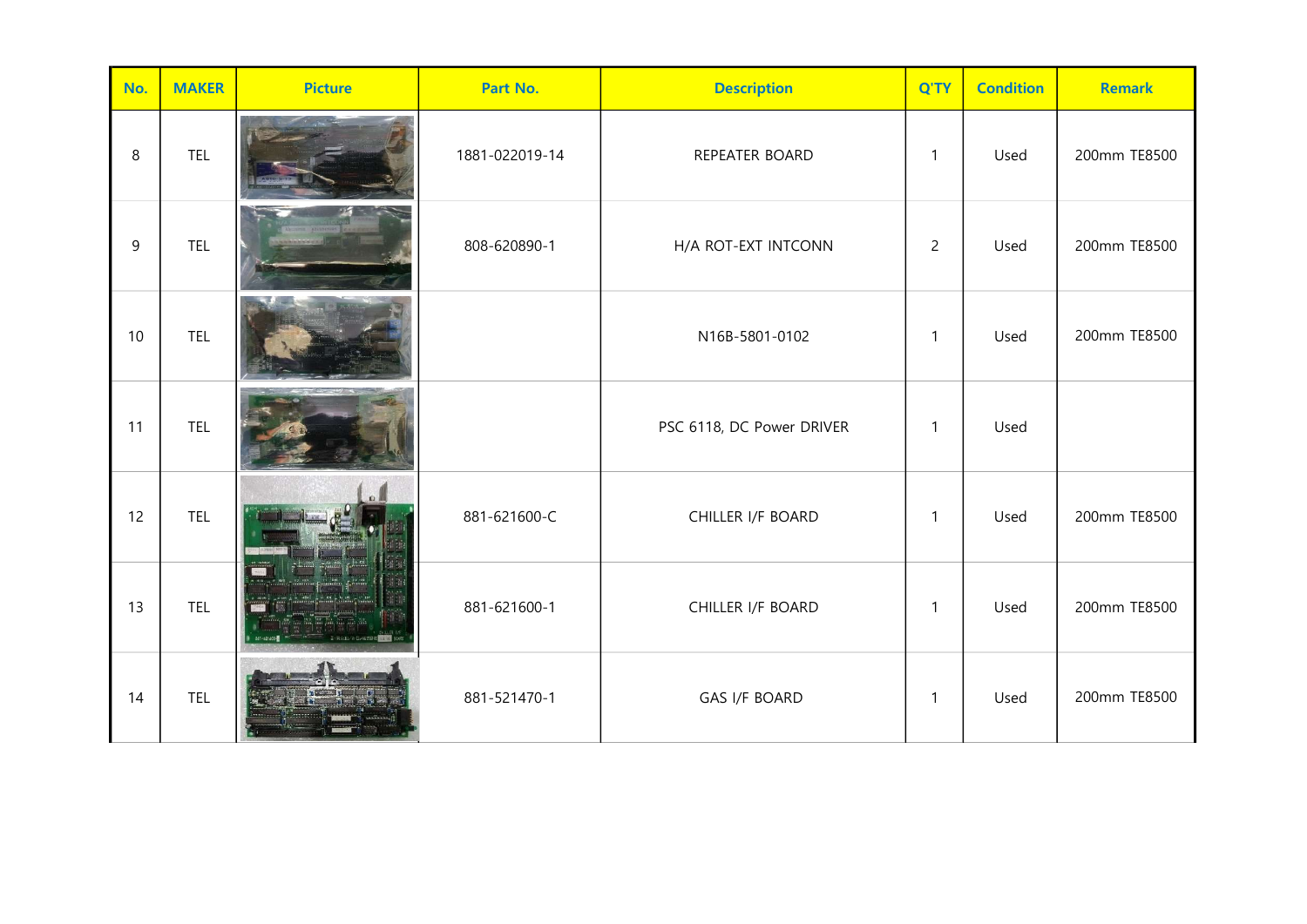| No. | <b>MAKER</b> | <b>Picture</b> | Part No.                                     | <b>Description</b>                   | Q'TY                              | <b>Condition</b> | <b>Remark</b>              |
|-----|--------------|----------------|----------------------------------------------|--------------------------------------|-----------------------------------|------------------|----------------------------|
| 15  | <b>TEL</b>   |                | 808-621570-2<br>881-620524-1<br>808-521470-1 | P/A CONT B/D<br>MOTOR CONTROLLER B/D | $\mathbf{1}$<br>4<br>$\mathbf{1}$ | Used             | <b>SET</b><br>200mm TE8500 |
| 16  | <b>TEL</b>   |                | 881-022035-1C                                | <b>INDEXER CONT BOARD</b>            | 1                                 | Used             | 200mm TE8500               |
| 17  | TEL          |                | 808-520250-2                                 | TSBC-EPD I/F BD                      | 1                                 | Used             | 200mm TE8500               |
| 18  | <b>TEL</b>   |                | 881-521630-9                                 | POWER CONTROL BOARD                  | $\overline{2}$                    | Used             | 200mm TE8500               |
| 19  | <b>TEL</b>   |                | 1881-022003-1C                               | OPERATOR I/F BD                      | $\mathbf{1}$                      | Used             | 200mm TE8500               |
| 20  | <b>TEL</b>   |                | 881-621130-2                                 | OPE-PANE RELY BOARD                  | 1                                 | Used             | 200mm TE8500               |
| 21  | <b>TEL</b>   |                | DSB-86/36A(9139)                             | DSB-86/36A(9139) DENSAN CO LTD       | $\mathbf{1}$                      | Used             | 200mm TE8500               |
| 22  | <b>TEL</b>   |                | 1810-121857-12                               | PLATE BLOCK                          | $\overline{c}$                    | <b>NEW</b>       | S85DI-C                    |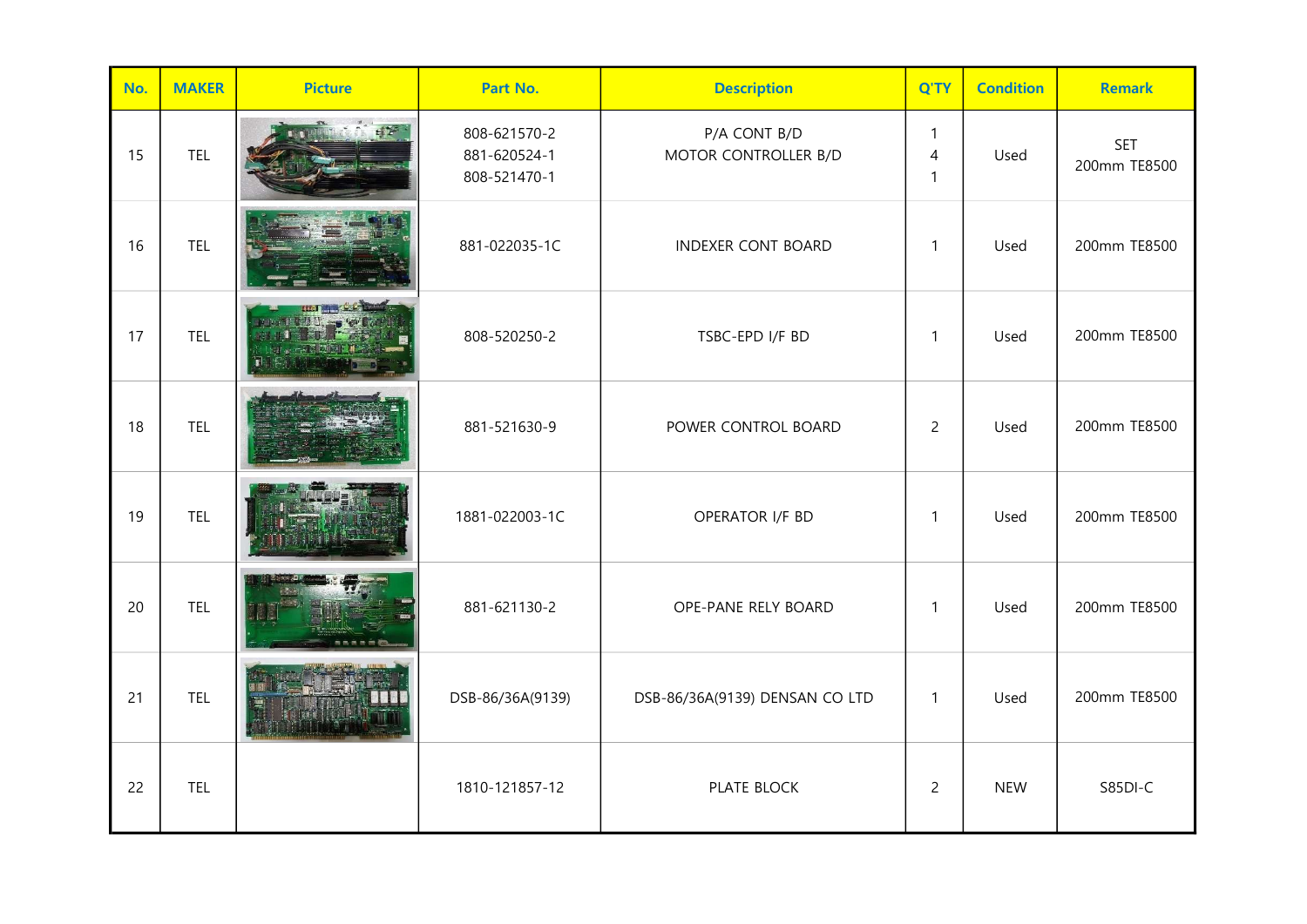| No. MAKER<br><b>Description</b><br>Part No.<br><u>icture</u> | Q'TY   Condition<br><b>Remark</b> |
|--------------------------------------------------------------|-----------------------------------|
|--------------------------------------------------------------|-----------------------------------|

## TEL Furnace Parts List

| No.            | <b>MAKER</b> | <b>Picture</b> | Part No.            | <b>Description</b>                             | Q'TY           | <b>Condition</b> | <b>Remark</b> |
|----------------|--------------|----------------|---------------------|------------------------------------------------|----------------|------------------|---------------|
| $\mathbf{1}$   | TEL          |                |                     | <b>OMRON S8VS-01505</b>                        | $\mathbf{1}$   | Used             |               |
| $\overline{c}$ | <b>TEL</b>   |                | 2184-020096-11      | MC31042A,<br>DC-DC Converter, Cosel_ZS1R5 1205 | $\overline{3}$ | Used             | 200mm         |
| $\overline{3}$ | <b>TEL</b>   |                |                     | MC31045B,<br>DC-DC Converter, COSEL ZW6 1215   | $\mathbf{1}$   | Used             | 200mm         |
| $\overline{4}$ | <b>TEL</b>   |                | 1181-000540-13      | MDIF-01A, T-Bawl Control Unit                  | $\mathsf{3}$   | Used             | 200mm         |
| 5              | <b>TEL</b>   |                | <b>TS-4000Z CTL</b> | TS-4000Z CONTROLLER                            | $\mathbf{1}$   | Used             |               |
| 6              | <b>TEL</b>   |                | 2184-020931-12      | TTLM02-11, MDIF5B                              | $\mathbf{1}$   | Used             |               |
| $\overline{7}$ | <b>TEL</b>   |                | 2184-020940-12      | TTLM01-11, MDIF2B                              | $\mathbf{1}$   | Used             |               |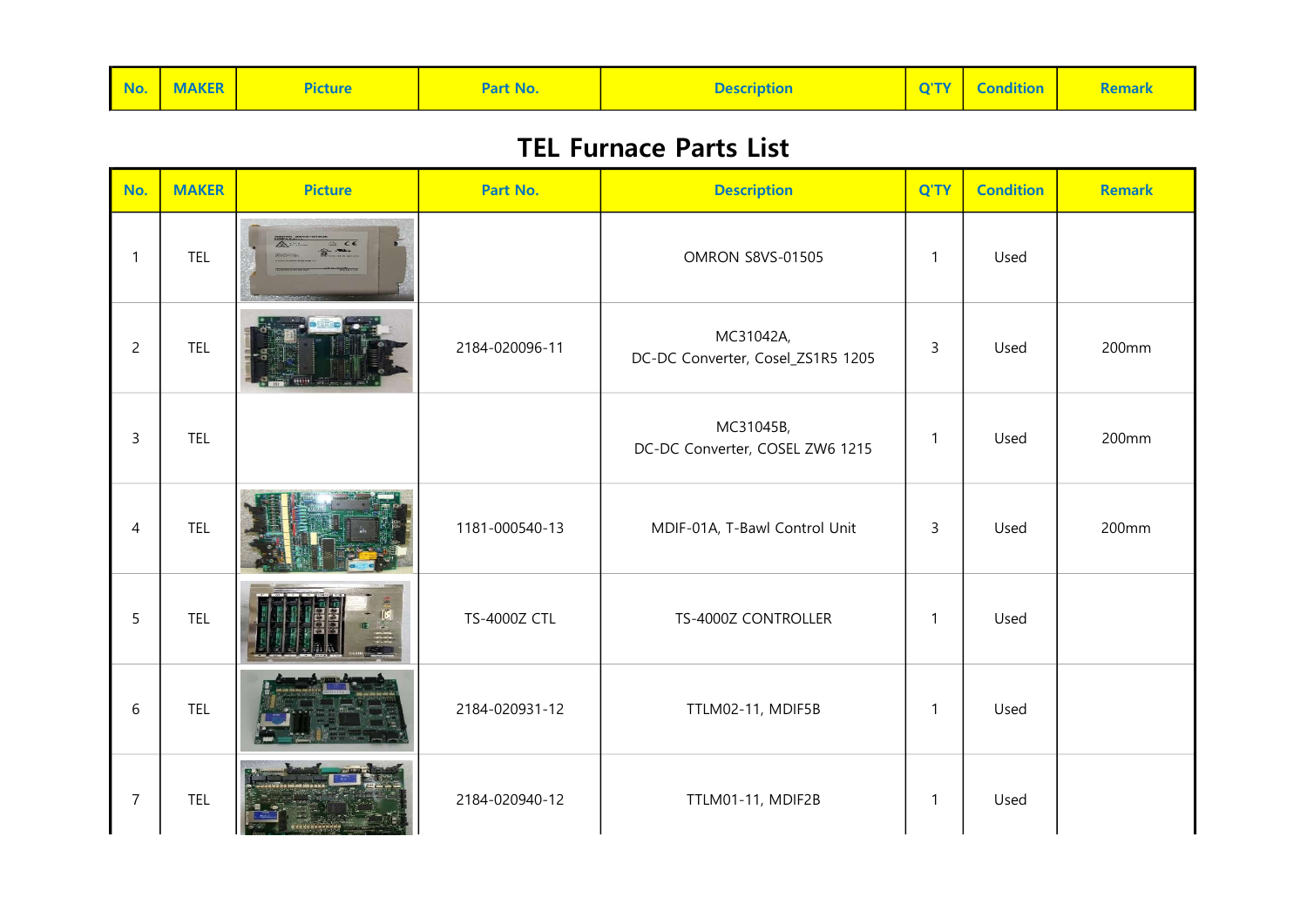| No. | <b>MAKER</b> | <b>Picture</b> | Part No.        | <b>Description</b>                               | Q'TY           | <b>Condition</b> | <b>Remark</b> |
|-----|--------------|----------------|-----------------|--------------------------------------------------|----------------|------------------|---------------|
| 8   | <b>TEL</b>   |                | 1181-000826-14  | DI016-3                                          | $\mathbf{1}$   | Used             |               |
| 9   | <b>TEL</b>   |                | 2181-020069-17  | HSDL-VLV-I/F,<br>$(2108 - 020069 - 11)$          | $\mathbf{1}$   | Used             | 200mm         |
| 10  | <b>TEL</b>   |                | 3880-200121-12  | TTLA07-13, F-MFC_16,<br>$(3895 - 120916 - 12)$   | $\overline{2}$ | Used             |               |
| 11  | <b>TEL</b>   |                | 2180-020559-13  | TTL-T0066 LPIF PCA                               | $\mathbf{1}$   | Used             |               |
| 12  | <b>TEL</b>   |                | 2184-020929-11  | PCA, RESET SW BOARD, TTL0033<br>/ 2181-020144-11 | $\mathsf{3}$   | Used             |               |
| 13  | <b>TEL</b>   |                | 3880-200058-11  | TTLE29-11 CONNECT-D1<br>3895-120537-11           | $\overline{4}$ | Used             |               |
| 14  | <b>TEL</b>   |                | SBX93-100031-11 | SBX08-000019-11, IOP8                            | 12             | Used             |               |
| 15  | <b>TEL</b>   |                | 3880-200134-11  | MMI CONV2 PCB, I/F TTLE37-11                     | $\mathbf{1}$   | Used             |               |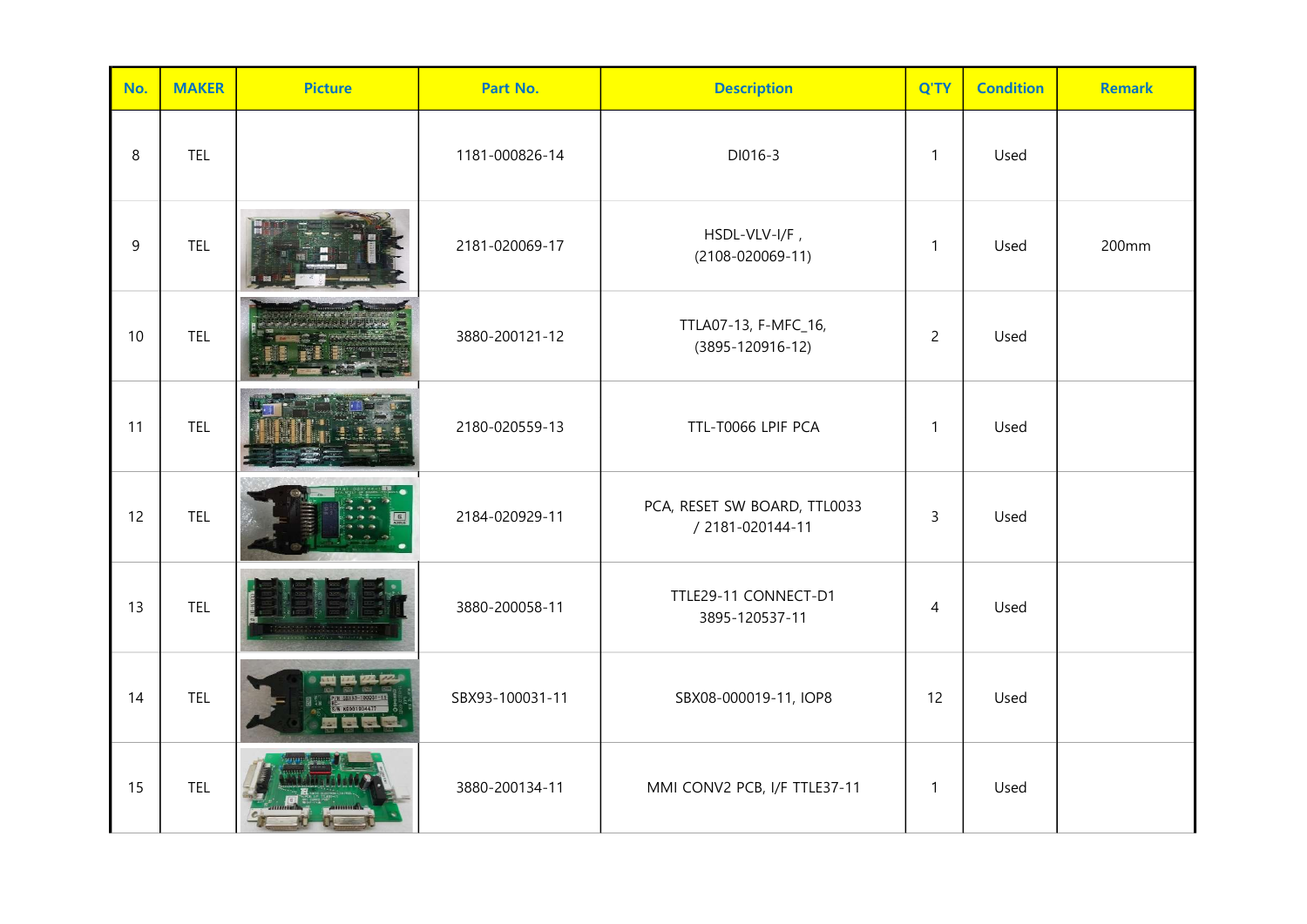| No. | <b>MAKER</b> | <b>Picture</b>                                                                                                                               | Part No.       | <b>Description</b>                                | Q'TY           | <b>Condition</b> | <b>Remark</b>             |
|-----|--------------|----------------------------------------------------------------------------------------------------------------------------------------------|----------------|---------------------------------------------------|----------------|------------------|---------------------------|
| 16  | <b>TEL</b>   | MMI INTFC2 PCB                                                                                                                               | 3880-200133-11 | MMI INTFC2 PCB                                    | $\overline{2}$ | Used             |                           |
| 17  | <b>TEL</b>   |                                                                                                                                              |                | VEXTA DFC5107P DRIVER                             | 4              | Used             |                           |
| 18  | <b>TEL</b>   | $\sqrt{2}$<br>CN4 CN3<br>RS485 L/F<br>$V_F$ CN <sub>1</sub><br>CN <sub>2</sub><br>TEB211-12 GRSO<br>EC80-000180-12<br>TOKYO ELECTRON LIMITED | EC80-000180-15 | TEB211-15 GRSO                                    | $\overline{2}$ | Used             | <b>INDY PLUS</b><br>300MM |
| 19  | <b>TEL</b>   | CN <sub>5</sub><br><b>POWER</b>                                                                                                              | EC80-000180-12 | TEB211-12 GRSO                                    | $\mathbf{1}$   | Used             | <b>INDY PLUS</b><br>301MM |
| 20  | <b>TEL</b>   |                                                                                                                                              | 2180-020932-11 | TTLD19-11 DIO IF B/D<br>$(2195 - 125192 - 11)$    | 4              | Used             | <b>INDY PLUS</b><br>300MM |
| 21  | TEL          |                                                                                                                                              | 2180-021107-11 | TTLM01-12, MDIF2B                                 | 1              | Used             |                           |
| 22  | <b>TEL</b>   |                                                                                                                                              | 2180-021108-12 | TTLM02-12, MDIF5B                                 | $\mathbf{1}$   | Used             |                           |
| 23  | <b>TEL</b>   |                                                                                                                                              | 2184-020943-11 | TTLD03-11 DSPP128B B/D,<br>$(1181 - 000853 - 12)$ | $\overline{2}$ | Used             |                           |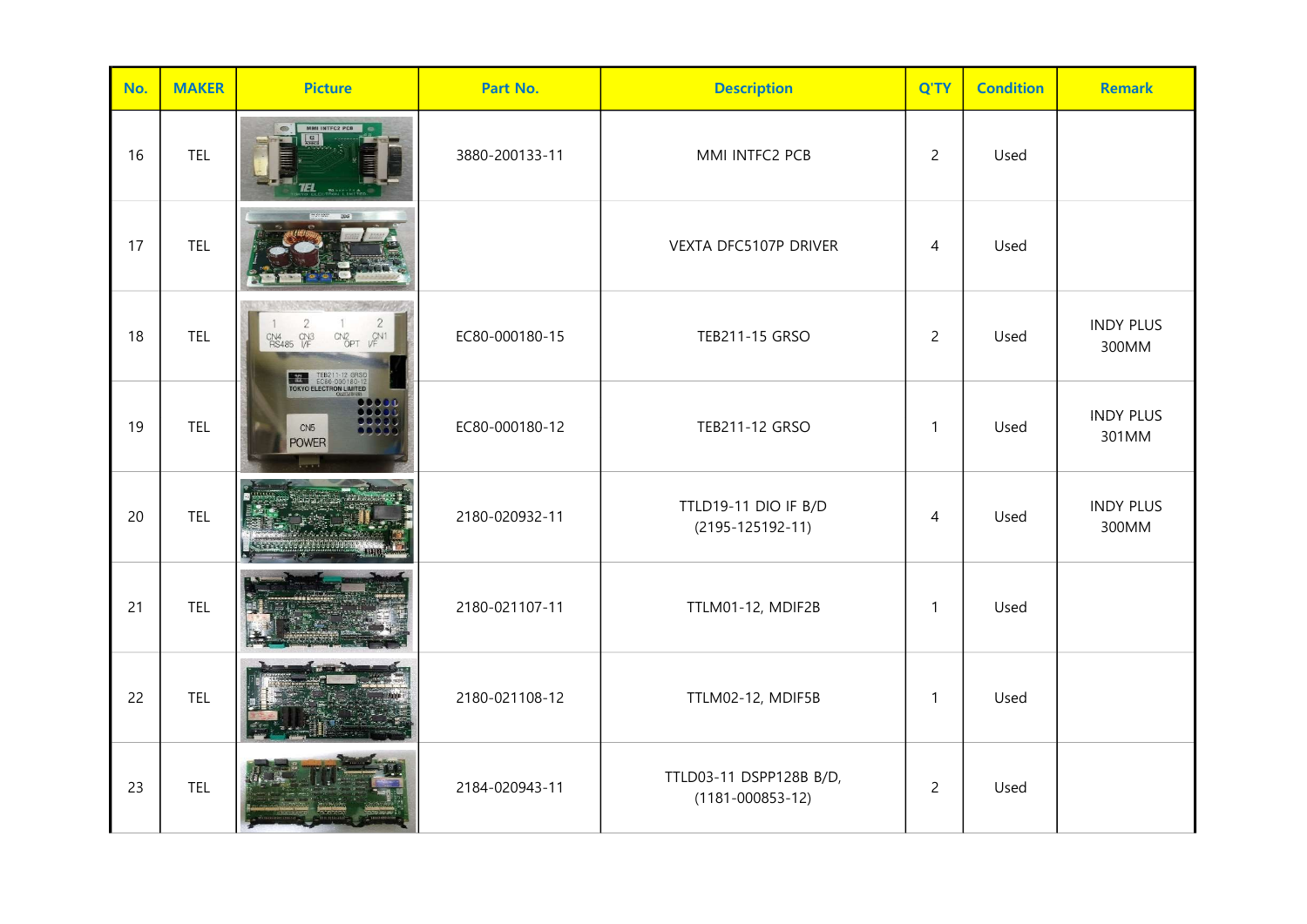| No. | <b>MAKER</b> | <b>Picture</b> | Part No.                         | <b>Description</b>                                                            | Q'TY                | <b>Condition</b> | <b>Remark</b>             |
|-----|--------------|----------------|----------------------------------|-------------------------------------------------------------------------------|---------------------|------------------|---------------------------|
| 24  | <b>TEL</b>   |                | 2184-020942-12                   | TTLD02-11, DSP224B                                                            | $\mathbf{1}$        | Used             |                           |
| 25  | <b>TEL</b>   |                | 3880-200048-12                   | GHOST-SQUARE-RS02, SH-2 PC0520-0                                              | $\overline{4}$      | Used             | <b>INDY PLUS</b><br>300MM |
| 26  | <b>TEL</b>   |                | 3880-200055-12                   | GHOST-SQUARE-RS03, SH-2 PC0543-1                                              | $\overline{2}$      | Used             |                           |
| 27  | <b>TEL</b>   |                |                                  | GHOST-SQUARE-RS07, SH-2 PC0500-1                                              | $\mathbf{1}$        | Used             |                           |
| 28  | <b>TEL</b>   |                | 2180-021298-11                   | HEATER POWER CONTROLLER<br>-POWER CPU(TTLC04-11)<br>-POWER CONTROL(TTLA10-11) | $\mathbf{1}$        | Used             | <b>INDY PLUS</b><br>300MM |
| 29  | <b>TEL</b>   |                | 3880-200122-12<br>3880-200122-13 | TTLA08-13, F-MFC_AI_4 PCB<br>(3895-120917-12 / 3895-120917-13)                | $\overline{2}$<br>1 | Used             | <b>INDY PLUS</b><br>300MM |
| 30  | <b>TEL</b>   |                | 2180-020891-13                   | TTLI27-11 DIO INTLK PCB<br>$(2195 - 125029 - 13)$                             | $\overline{2}$      | Used             | <b>INDY PLUS</b><br>300MM |
| 31  | <b>TEL</b>   |                | 3880-200057-12                   | TTLE28-11, CONNECT-MFC<br>3895-120536-12                                      | $\mathbf{1}$        | Used             |                           |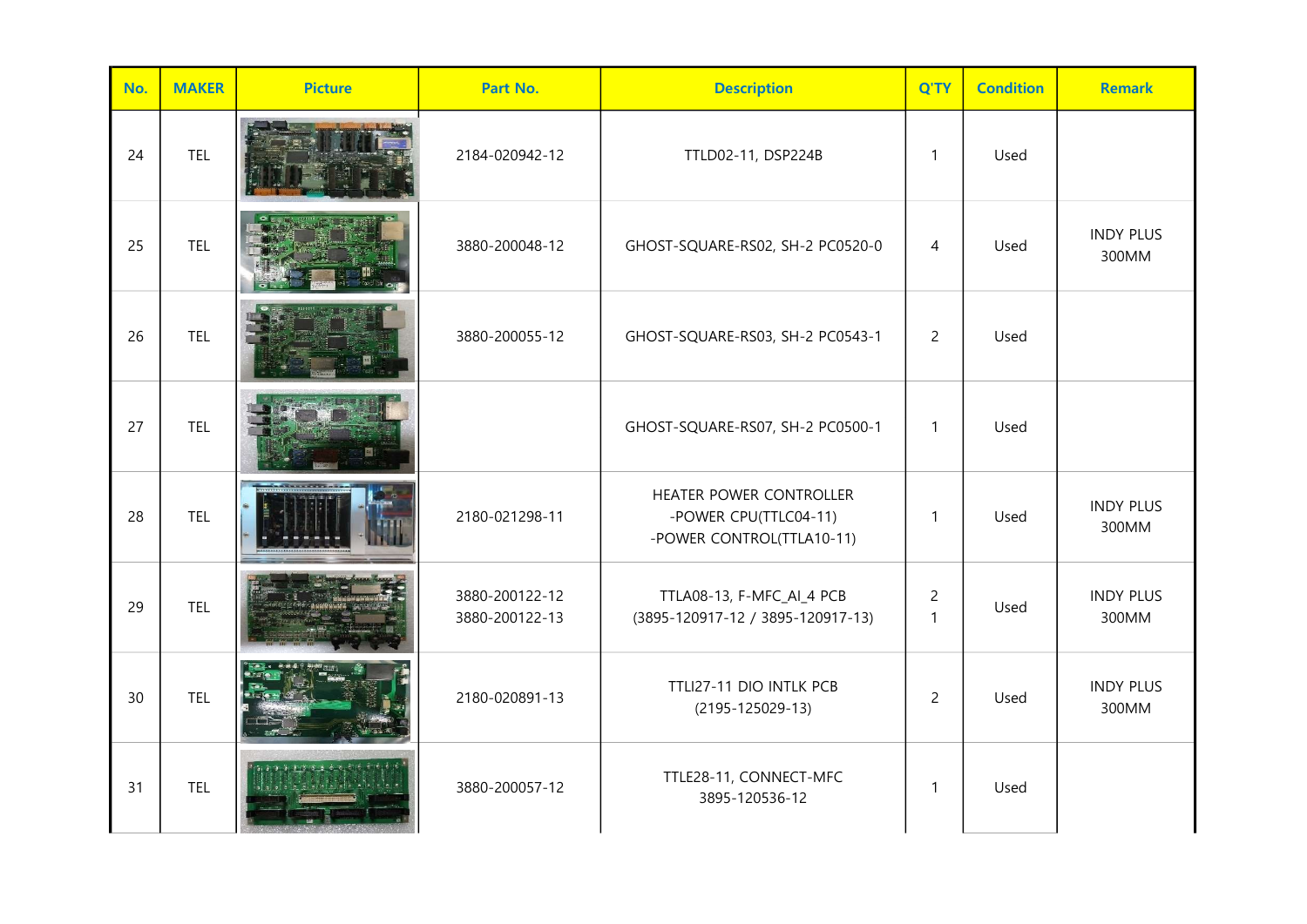| No. | <b>MAKER</b> | <b>Picture</b> | Part No.                                                        | <b>Description</b>                                                                                        | Q'TY                                              | <b>Condition</b> | <b>Remark</b> |
|-----|--------------|----------------|-----------------------------------------------------------------|-----------------------------------------------------------------------------------------------------------|---------------------------------------------------|------------------|---------------|
| 32  | <b>TEL</b>   |                | 5180-000005-12                                                  | PCB, IF TTLE48-11<br>PWR STATUS PCB                                                                       | $\overline{2}$                                    | Used             |               |
| 33  | <b>TEL</b>   |                | 3881-020002-11                                                  | 3884-200093-11                                                                                            | $\mathbf{1}$                                      | Used             |               |
| 34  | <b>TEL</b>   |                | 3881-020001-12                                                  | TTLE03-11, M780_CPU B/D<br>/ 3884-200092-11                                                               | $\mathbf{1}$                                      | Used             |               |
| 35  | <b>TEL</b>   |                | 2180-021123-13<br>2180-021125-12<br>2180-021124-13<br>COSEL P/S | TTLC06-11 TEMP CTRL_CPU B/D<br>TTLE50-11 M560 AS1100 B/D<br>TTLA15-11 TEMP CTRL_A/D B/D<br>COSEL_PMC15E-1 | $\mathbf{1}$<br>1<br>$\mathbf{1}$<br>$\mathbf{1}$ | Used             | M560A PARTS   |
| 36  | TEL          |                | 2180-020932-11<br>2180-020891-12                                | TTLD19-11 DIO IF B/D 2195-125192-11<br>TTLI27-11 DIO INTLK PCB 2195-125029-12                             | 4<br>$\mathbf{1}$                                 | Used             |               |
| 37  | <b>TEL</b>   |                | 3880-200061-11                                                  | MODEL-780 TEMP CONTROLLER                                                                                 | $\overline{2}$                                    | Used             | VER. 2.10     |
| 38  | <b>TEL</b>   |                | 3880-200061-12                                                  | MODEL-780 TEMP CONTROLLER                                                                                 | $\mathbf{1}$                                      | Used             | VER. 2.10     |
| 39  | <b>TEL</b>   | SHIP ANALISI   | 3880-200061-19                                                  | MODEL-780 TEMP CONTROLLER                                                                                 | $\mathbf{1}$                                      | Used             | VER. 3.00     |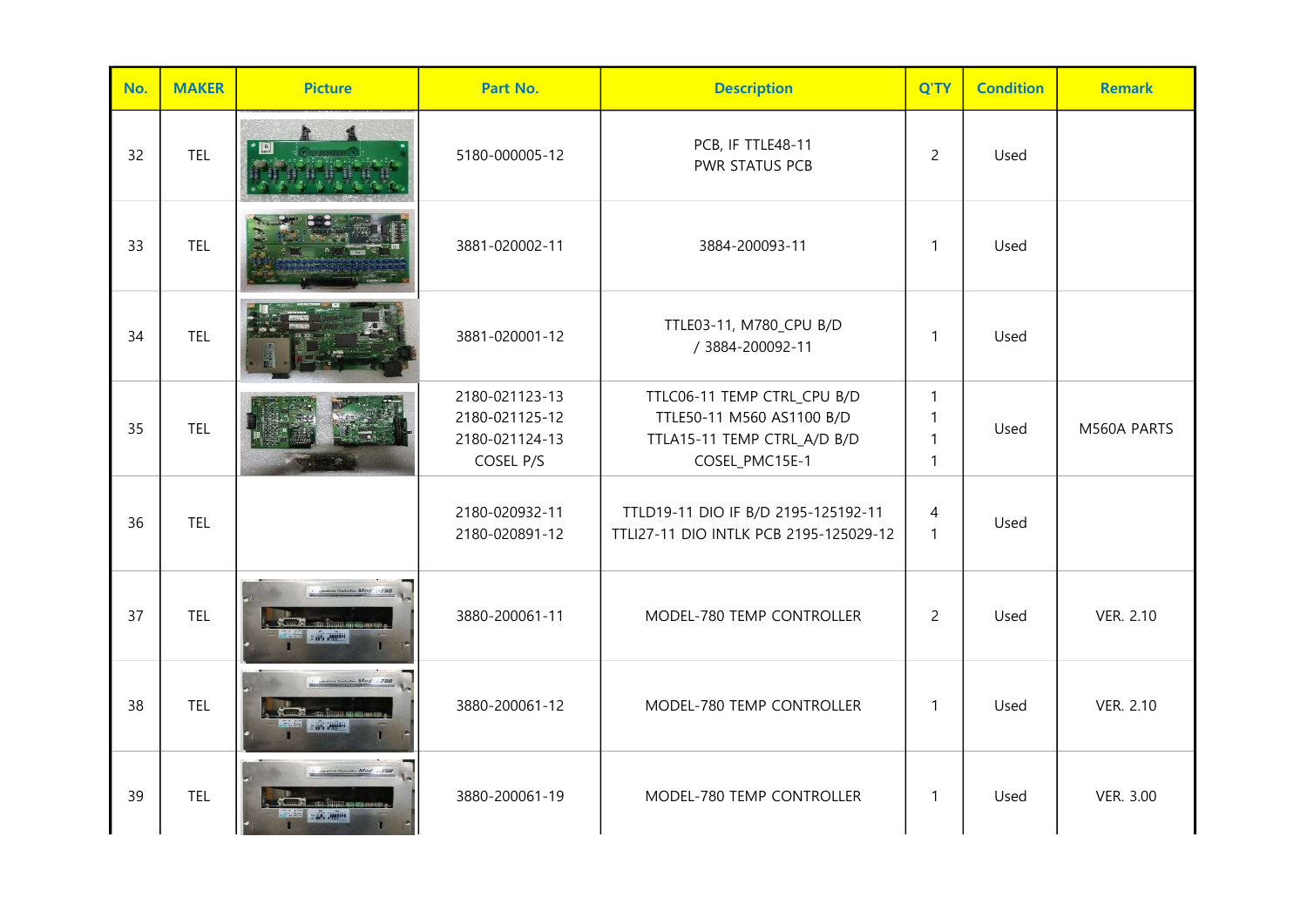| No. | <b>MAKER</b> | <b>Picture</b>  | Part No.                        | <b>Description</b>                                    | Q'TY                                | <b>Condition</b> | <b>Remark</b>             |
|-----|--------------|-----------------|---------------------------------|-------------------------------------------------------|-------------------------------------|------------------|---------------------------|
| 40  | <b>TEL</b>   | <b>RECEIVED</b> | 2180-021232-12                  | <b>CONTROL BOX</b>                                    | $\overline{2}$                      | Used             |                           |
| 41  | TEL          |                 | E239-010003-11                  | UP017/001A                                            | $\mathbf{1}$                        | Used             |                           |
| 42  | <b>TEL</b>   | n F             | E249-000003-12                  |                                                       | $\mathbf{1}$                        | Used             |                           |
| 43  | <b>TEL</b>   |                 | PROFACE 3280024-14              | AGP3600-T1-D24                                        | $\mathbf{1}$                        | Used             |                           |
| 44  | <b>TEL</b>   | <b>BEAD</b>     | GRSO #11                        | TEB211-15<br>GHOST-SQUARE-RS03<br>GHOST-SQUARE-RS02   | 1<br>$\overline{2}$<br>$\mathbf{1}$ | Used             |                           |
| 45  | <b>TEL</b>   |                 | 3880-200109-1<br>3880-200121-12 | TTLI25-12, RATIO INTLK B/D<br>TTLA07-13, F-MFC-16 B/D | 1<br>3                              | Used             |                           |
| 46  | <b>TEL</b>   |                 | 2180-020557-12                  | RMT-DIO16-3                                           | 3                                   | Used             | <b>INDY PLUS</b><br>300MM |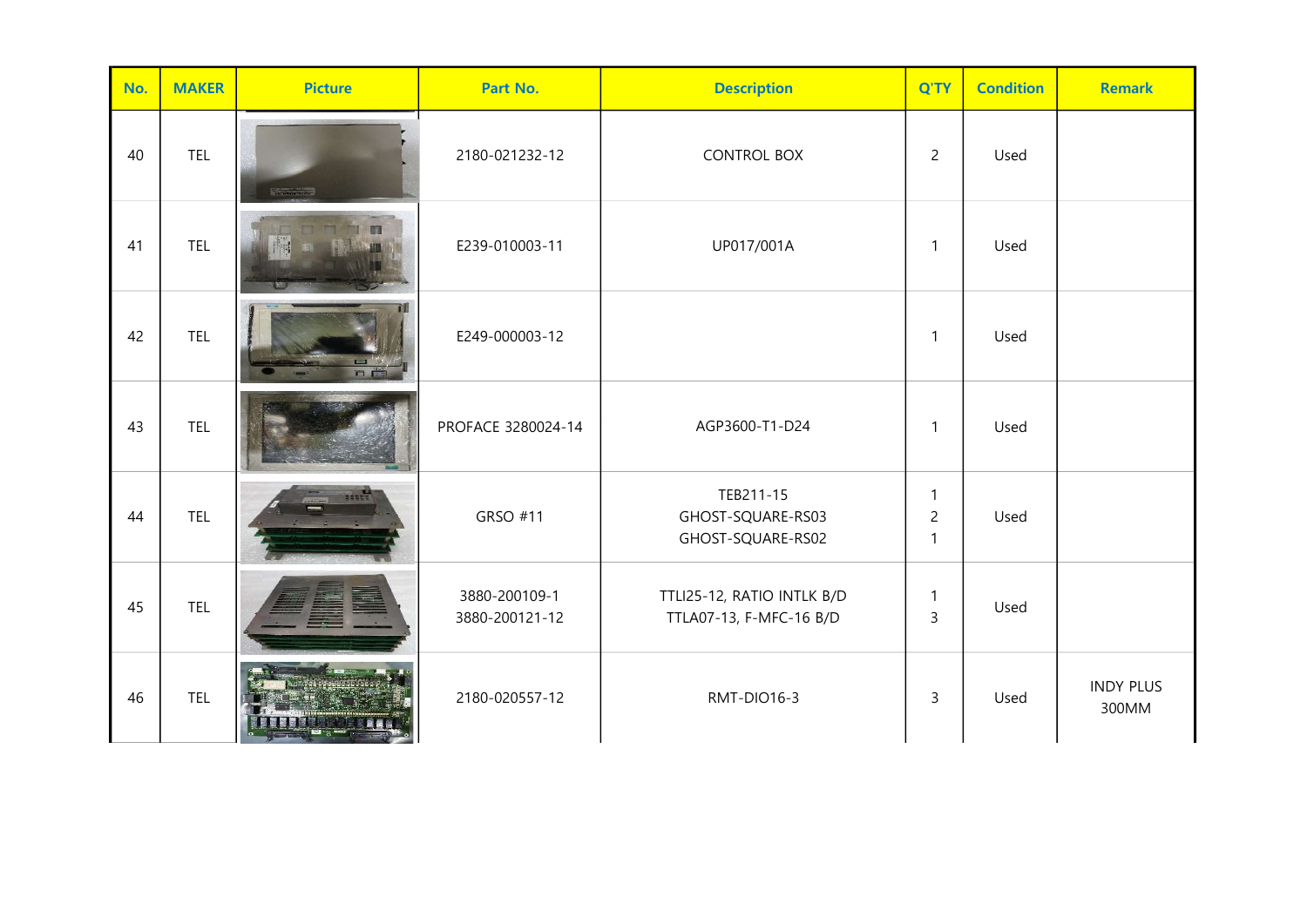| No. | <b>MAKER</b> | <b>Picture</b> | Part No.       | <b>Description</b>                                | Q'TY           | <b>Condition</b> | <b>Remark</b> |
|-----|--------------|----------------|----------------|---------------------------------------------------|----------------|------------------|---------------|
| 47  | <b>TEL</b>   |                |                | 3986 16-CH N2 BIP CONNECT BOARD<br>& MEGA 2560 R3 | $\overline{2}$ | Used             |               |
| 48  | TEL          |                | 6180-000003-12 | ECAT DIO #3                                       | $\mathbf{1}$   | Used             |               |
| 49  | <b>TEL</b>   |                | 6110-400224-X1 | ECAT AIO TTLA23-11 / 5195-101401-                 | 3              | Used             |               |
| 50  | <b>TEL</b>   |                | GU-172-2A      | DR BOARD                                          | $\mathbf{1}$   | Used             |               |
| 51  | <b>TEL</b>   |                | GU-172-1A      | PT BOARD                                          | $\mathbf{1}$   | Used             |               |
| 52  | <b>TEL</b>   |                | UC10-525Y1     | COM-PL-02-D                                       | $\mathbf{1}$   | Used             |               |
|     |              |                |                |                                                   |                |                  |               |